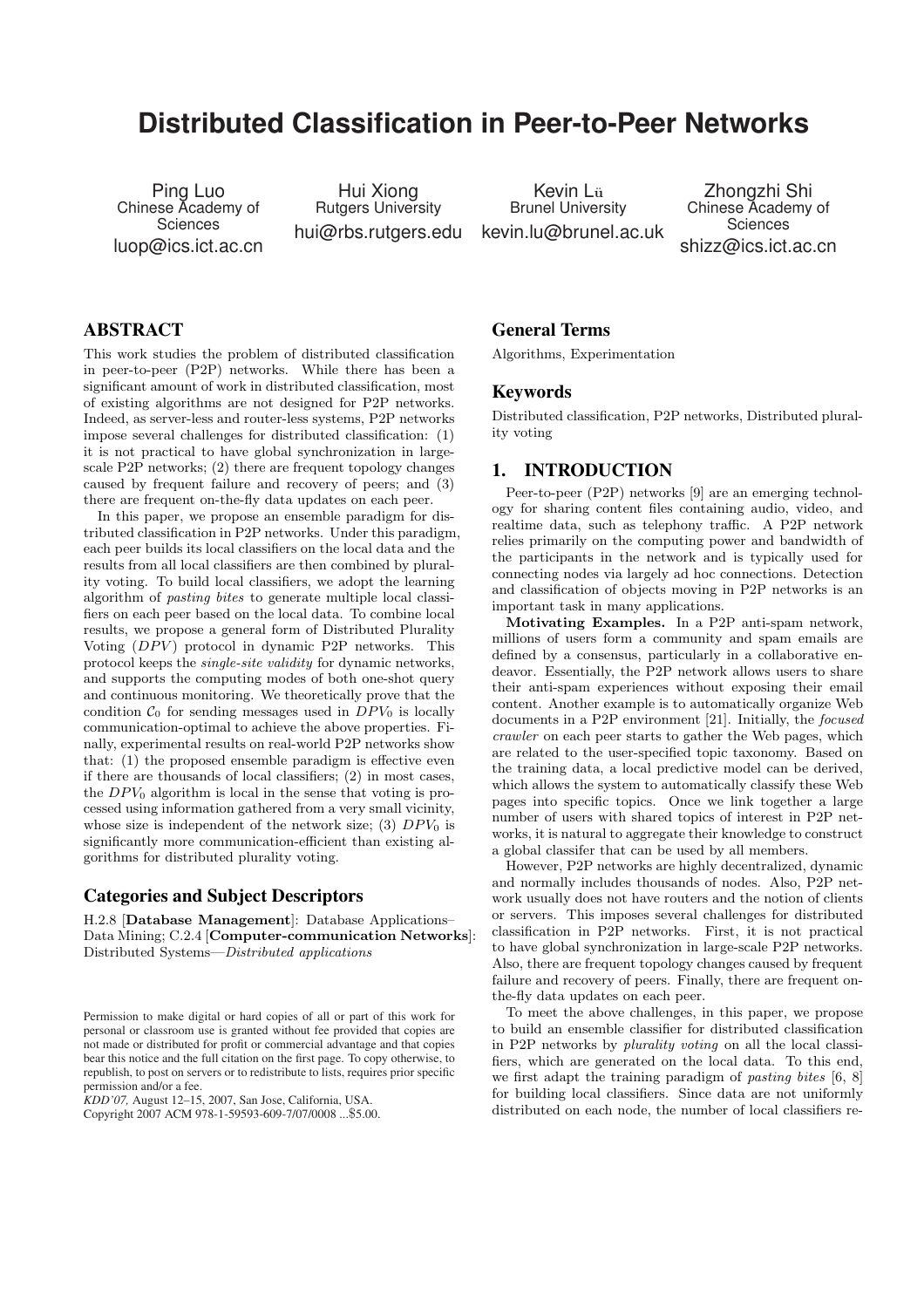quired to generate can be different for different local regions. As a result, we provide a modified version of pasting bites to meet this requirement in P2P networks.

Next, to combine the decisions by local classifiers, we formalize the problem of Distributed Plurality Voting (DPV) in dynamic P2P networks. Specifically, we propose a general form of  $DPV$  protocol which keeps the *single-site validity* [3] for dynamic networks, and supports the computing modes of both one-shot query and continuous monitoring. Furthermore, we theoretically prove that the condition  $\mathcal{C}_0$  for sending messages used in  $DPV_0$  is locally communicationoptimal to achieve the above properties. While  $\mathcal{C}_0$  used in  $DPV_0$  is only locally (not globally) communication-optimal, the experimental results show that  $DPV_0$  is significantly more communication-efficient than existing algorithms for distributed plurality voting. Thus, this ensemble paradigm is communication-efficient in P2P networks, since neighborto-neighbor communication is mainly concerned in combining local outputs by DPV without any model propagations.

Finally, we have shown that our  $DPV$  algorithm can be extended to solve the problem of Restrictive Distributed Plurality Voting (RDPV) in dynamic P2P networks. This problem requires that the proportion of the maximally voted option to all the votes be above a user-specified threshold. RDPV can be used in a classification ensemble in a restrictive manner, i.e. by leaving out some uncertain instances.

## 2. RELATED WORK

Related literature can be grouped into two categories: ensemble classifiers and P2P data mining.

Ensemble classifiers. The main idea is to learn an ensemble of classifiers from subsets of data, and combine predictions from all these classifiers in order to achieve high classification accuracies. There are various methods for combining the results from different classifiers, such as voting and meta-learning [7]. In (weighted) voting, a final decision is made by a plurality of (weighted) votes. Effective voting [23] is also proposed to vote the most significant classifiers selected by statistical tests. Lin et al. [17] theoretically analyzed the rationale behind plurality voting, and Demrekler et al. [12] investigated how to select an optimal set of classifiers. In addition, meta-learning is used to learn a combining method based on the meta-level attributes obtained from predictions of base classifiers. The metalearning method includes arbiter [7], combiner [7], multiresponse model trees [11] using an extended set of meta-level features, meta decision trees [22] and so on.

Ensemble classifiers have been used for classification in both centralized and distributed data as follows. For centralized massive data, base-level classifiers are generated by applying different learning algorithms with heterogeneous models [19, 23], or a single learning algorithm to different versions of the given data. For manipulating the data set, three methods can be used: random sampling with replacement in bagging [5], re-weighting of the mis-classified training examples in boosting [15], and generating small bites of the data by importance sampling based on the quality of classifiers built so far [6].

For naturally distributed data, several techniques have been proposed as follows. Lazarevic et al. [16] give a distributed version of boosting algorithm, which efficiently integrates local classifiers learned over distributed homogeneous databases. Tsoumakas et al. [24] present a framework

for constructing a global predictive model by stacking local classifiers propagated among distributed sites. Chawla et al. [8] present a distributed approach to pasting small bites, which uniformly votes hundreds or thousands of classifiers built on all distributed data sites. Chawla's algorithm is fast, accurate and scalable, and illuminates the classification framework proposed in the following section.

P2P data mining. With the rapid growth of P2P networks, P2P data mining is emerging as a very important research topic in distributed data mining. Approaches to P2P data mining have focused on developing some primitive operations as well as more complicated data mining algorithms [9]. Researchers have developed some algorithms for primitive aggregates, such as average [20, 18], count [3], sum [3], max, min, Distributed Majority Vote (DMV) [27] and so on. The aggregate count, sum and DMV are inherently duplicate sensitive, which requires that the value on each peer be computed only once. To clear this hurdle Paper [3] processes *count* and *sum* by probabilistic counting [14] in an approximate manner, while the DMV algorithm in [27] performs on a spanning tree over the P2P network. A main goal of these studies is to lay a foundation for more sophisticated DM algorithms in P2P systems. Pioneer works for P2P DM algorithms include P2P association rule mining [27], P2P K-means clustering [10], P2P L2 threshold monitor [26] and outlier detection in wireless sensor networks [4]. They all compute their results in a totally decentralized manner, using information from their immediate neighbors. A recent paper [21] presents a classification framework for automatic document organization in a P2P environment. However, this approach propagates local models between neighboring peers, which heavily burdens the communication overhead. It only focuses on the accuracy issue, and does not involve any dynamism of P2P networks. The experiments of this method were performed only with up to 16 peers. Thus, it is just a minor extension of small-scale distributed classification.

To the best of our knowledge, the most similar work to our DPV problem is the work on DMV [27]. To illustrate the difference, let us consider the case that a group of peers would agree on one of  $d$  options. Each peer  $u$  conveys its preference by initializing a voting vector  $P^{\perp u} \in \mathbb{N}^d$  (where  $\mathbb N$  is the set of integers), and  $P^u[i]$  is the number of votes on the *i*-th option. DPV is to decide which option has the largest support over all peers, while DMV is to check whether the voting proportion of a specified option to all the votes is above a given threshold. Thus, DPV is a multi-valued function while DMV is a binary predicate. In addition, the advantage of DPV over DMV will be further illustrated in Section 4.

## 3. BUILDING LOCAL CLASSIFIERS

In this section, we introduce the method for building local classifiers on the local data in P2P networks. Specifically, the approach we are exploring is built on top of the pasting bites method, which is also known as Ivote [6]. In the Ivote method, multiple local classifiers are built on small training sets (bites) of a specific local data and the bite for each subsequent classifier relies on the plurality voting of the classifiers built so far. In other words, bites are generated from a specific local data by sampling with replacement based on the out-of-bag error. Also, a local classifier is only tested on the instances not belonging to its training set. This out-ofbag error estimation provides a good approximation on the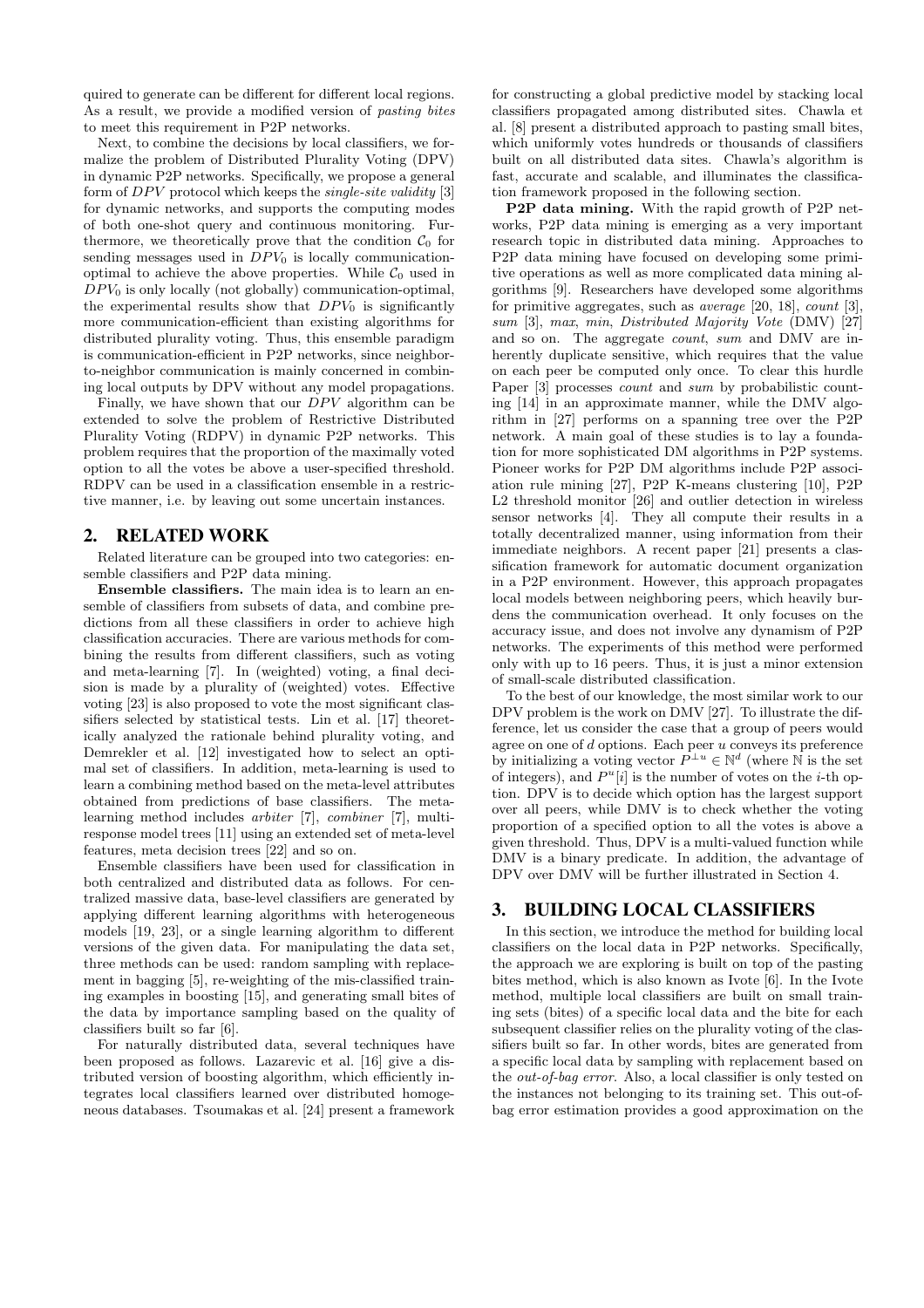Algorithm 1 A Pasting Bites Approach for Building Local Classifier

**Input:** the size of each bite,  $N$ ; the minimal difference of error rates between two successive classifiers,  $\lambda$ ; the base training algorithm, ℵ.

Output: multiple local classifiers

- 1: if the size of local data on the peer is less than  $N$  then
- 2: Learn a classifier on the whole data by  $\aleph$
- 3: else
- 4: Build the first bite of size  $N$  by sampling with replacement from its local data, and learn a classifier by ℵ
- 5: Compute the smoothed error,  $e(k)$ ; and the probability of selecting a correctly classified instance,  $c(k)$  (k) is the number of classifiers in the ensemble so far), as follows:

 $r(k) :=$  the *out-of-bag error* rate of the k aggregated classifiers on the local data.

 $e(k) := p \times e(k-1) + (1-p) \times r(k)$  ( $p := 0.75, e(0) :=$  $r(1)$ ).

- $c(k) := e(k)/(1-e(k)).$
- 6: For the subsequent bite, an instance is drawn at random from the local data. If this instance is misclassified by a plurality vote of the out-of-bag classifiers (those classifiers for which this instance was not in their training set), then it is put in the subsequent bite. Otherwise, put this instance in the bite with the probability of  $c(k)$ . Repeat until N instances have been selected for the bite.
- 7: Learn the  $(k + 1)$ -th classifier on the bite created by step 6.
- 8: Repeat steps 5 to 7, until  $|e(k) e(k-1)| < \lambda$

9: end if

generalization error, and is used as the stop condition for the training process. Indeed, Ivote is very similar to boosting, but the sizes of "bites" are much smaller than that of the original data set.

The key of the pasting bites method is to compute the *out-of-bag error* rate  $r(k)$  of the k current aggregated classifiers on the local data. To compute  $r(k)$ , we add two data structures  $\Lambda$  and  $\vec{V}$  on each instance of the local data.  $\Lambda$ records the index of the last classifier, whose training set includes this instance.  $\vec{V}$  records the vote values of the instance on each class label by the out-of-bag classifiers so far. The details of this algorithm are shown in Algorithm 1. In k-th round of Steps 5 through 7, for each instance  $\vec{V}$  is updated by the last built classifier only when  $\Lambda \neq k-1$ . Then, by plurality voting,  $r(k)$  can be computed easily from the  $\vec{V}$ s on all the instances. The stop criteria in Step 8 satisfies if the difference of error rates between two successively generated classifiers is below  $\lambda$ .

Although the local classifier is only trained on a small portion of the raw data, there is still a large communication burden for model propagations when thousand or even more local classifiers participate into the classification process. In addition, local models are frequently updated caused by frequent updates of distributed data. Therefore, for distributed classification as described in the next section, each peer is responsible for maintaining its own local classifiers, which are never propagated in the rest of the network.

# 4. A DISTRIBUTED PLURALITY VOTING PROTOCOL FOR CLASSIFICATION IN P2P NETWORKS

In this section, we present a Distributed Plurality Voting (DPV) protocol for classification in P2P networks. Specifically, every peer will participate in the distributed voting. The final prediction is made by the local votes from all the local classifiers. The distributed plurality voting protocol is used to make sure that the results from all nodes that are reachable from one another will converge.

## 4.1 Problem Definition

We first give the problem definition. Following the notations in  $[27]$ , we assume that a group U of peers in a P2P network, denoted by a connected graph  $G(U, E)$ , would like to agree on one of d options. Each peer  $u \in U$  conveys its preference by initializing a voting vector  $P^{\perp u} \in \mathbb{N}^d$ , where N is the set of integers and  $P^{\perp u}[i]$  is the number of votes on the  $i$ -th option. DPV is to decide which option has the largest number of votes over all peers (it may contain multiple maximally voted options), formalized as follows:

$$
arg \ \max_{i} \sum_{u \in U} P^{\perp u}[i].
$$

For distributed majority voting (DMV) [27], each peer  $u \in U$ initializes a 2-tuple  $\langle sum^{\perp u}, count^{\perp u} \rangle$ , where  $sum^{\perp u}$  stands for the number of the votes for a certain option on peer  $u$ and  $count^{\perp u}$  stands for the number of the total vote on peer  $u$ . This majority voting is to check whether the voting proportion of the specified option is above a given majority ratio  $\eta$ . This is formalized as follows:

$$
sgn \sum_{u \in U} (sum^{\perp u} - \eta \cdot count^{\perp u}).
$$

From the above, we know that DPV is a multi-valued function while DMV is a binary predicate. Also, we can see that DMV can be converted to DPV by replacing the 2 tuple  $\langle sum^{\perp u}, count^{\perp u} \rangle$  on each peer with the voting vector  $\langle sum^{\perp u}, \eta \cdot count^{\perp u} \rangle$ . However, DMV can only be used for 2-option DPV as a pairwise comparison. For a d-option DPV problem, pairwise comparisons among all the d options must be performed by DMV for  $\frac{d \cdot (d-1)}{2}$  times, as suggested by Multiple Choice Voting [27], whose function is actually to rank the d options by their votes (in the rest of this paper, we refer this algorithm as  $RANK$ ). The proposed DPV algorithm in this paper do not need to perform pairwise comparisons many times. Instead, it finds the maximally supported option directly, and thus saves a lot of communication overhead and the time for convergence. Therefore, DPV is a more general form of DMV.

| Algorithm 2 $C_0(P^{vu}, P^{uv}, \Delta^{uv})$                                        |
|---------------------------------------------------------------------------------------|
| 1: for all $i^{uv}$ such that $i^{uv} \in \vec{i}^{uv}$ do                            |
| for all $j := 1, \dots, d$ such that $j \neq i^{uv}$ do<br>2:                         |
| if $(\Delta^{uv}[i^{uv}] - \Delta^{uv}[j]) < (P^{uv}[i^{uv}] - P^{uv}[j])$ then<br>3: |
| 4: return true                                                                        |
| $5:$ end if                                                                           |
| 6:<br>end for                                                                         |
| $7:$ end for                                                                          |
| 8: return <i>false</i>                                                                |
|                                                                                       |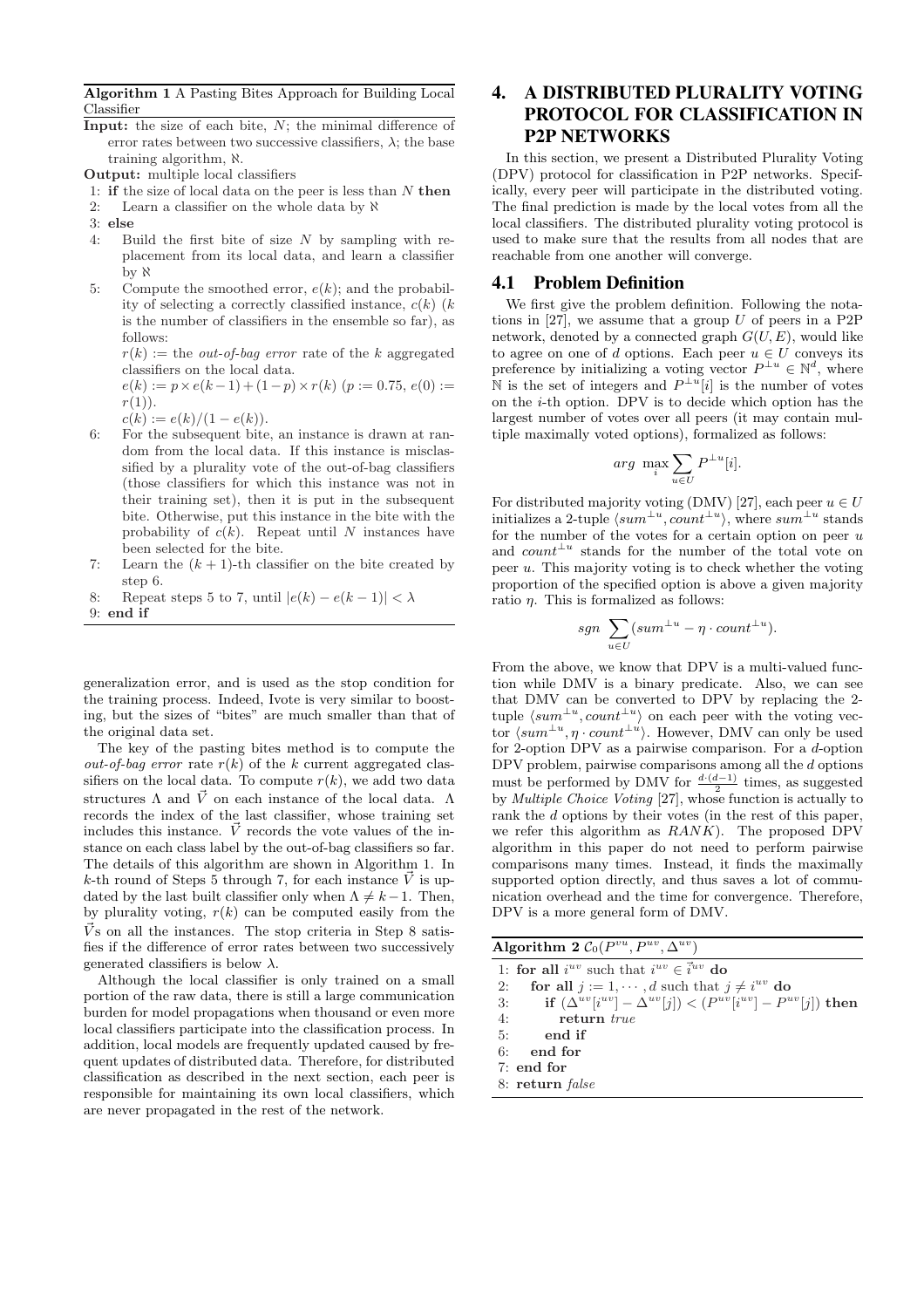## Algorithm  $3$   $DPV$  Protocol

Input for node  $u$ : The set  $E^u$  of edges that collide with it, the local voting vector  $P^{\perp u}$ . C is the condition for sending messages.

Output: The algorithm can be used for both one-shot query and continuous monitoring. It outputs  $\vec{i}^u$  :=  $arg \max_{i} \sum_{vu \in N^u} P^{vu}[i]$  at each time point.

Definitions: See notation in Table 1.

**Initialization:** For each  $vu \in E^u$ , set  $P^{vu}$  to null, and send  $P^{\perp u}$  over uv to v.

On failure of edge  $vu \in E^u$ : Remove vu from  $E^u$ .

On recovery of edge  $vu \in E^u$ : Add  $vu$  to  $E^u$ , and send  $P^{\perp u}$  over uv to v.

On message  $P$  received over edge  $vu$ : Set  $P^{vu}$  to  $P$ .

On any change in  $\Delta^{uv}$  ( $uv \in E^u$ ), resulting from a change in the input, edge failure or recovery, or the receiving of a message:

for each  $vu \in E^u$  do if  $C(P^{vu}, P^{uv}, \Delta^{uv}) = true$  then<br>send  $\Delta^{uv} := \sum_{wu \neq vu \in N^u} P^{wu}$  over uv to v end if end for

#### 4.2 The DPV Protocol

The purpose of  $DPV$  is to make sure that every node in the network converges toward the correct plurality through neighbor-to-neighbor communication. The  $DPV$  protocol includes a mechanism to maintain an un-directional spanning tree [28] for the dynamic P2P network, and a node is informed of changes in the status of adjacent nodes.

Because there is only one path between two nodes in a tree, the voting vector on each peer is only added once through the edges in the tree. This ensures that the DPV protocol is duplicate insensitive.

Table 1: Some Notations for  $DPV$ 

| Symbol              | Meaning                                           |
|---------------------|---------------------------------------------------|
| $\overline{P^{uv}}$ | the last voting vector sent from $u$ to $v$       |
| $\overline{P^{vu}}$ | the last voting vector sent from $v$ to $u$       |
| $F^u$               | $\{vu: v \text{ and } u \text{ are neighbors}\}\$ |
| u                   | the virtual edge from $u$ to itself               |
| $\overline{N^u}$    | $E^u \cup \{\perp u\}$                            |
| $P^{\perp u}$       | the voting vector of node $u$                     |

The  $DPV$  protocol specifies how nodes react when the data changes, a message is received, or a neighboring node is reported to have detached or joined. The nodes communicate by sending messages that contain the voting vector. Each node  $u$  will record, for every neighbor  $v$ , the last message it sent to  $v, P^{uv}$ , and the last message it received from  $v, P^{vu}$ . For conciseness, we extend the group of edges colliding with u, denoted by  $E^u$ , to include the virtual edge  $\perp u$ , and the extended edge set is denoted by  $N^u$ . These related notions are listed in Table 1. Node  $u$  calculates the following functions of its messages and its own voting vector:

$$
\Delta^{uv} := \sum_{wu \ne vu \in N^u} P^{wu}, \quad \Delta^u := \Delta^{uv} + P^{vu},
$$
  

$$
\Gamma^{uv} := P^{uv} + P^{vu}, \quad \vec{i}^{uv} := arg \max_i \Gamma^{uv}[i],
$$
  

$$
\vec{i}^u := arg \max_i \Delta^u[i].
$$

When the local voting vector changes, a message is received, or a node connects to  $u$  or disconnects from  $u$ , The above functions, including  $\Delta^{uv}$ ,  $\overline{\iota}^{uv}$ ,  $\overline{\iota}^{uv}$  and  $\overline{\iota}^{u}$ , will be recalculated.  $\Delta^{uv}$  is the message when the protocol asks u to send to v when necessary.  $\Gamma^{u\overline{v}}$  and  $\overline{i}^{uv}$  are the voting vectors and the corresponding set of all maximally voted option(s) on  $v$ from the view point of  $u$ , respectively. Note that if no message is yet received from any neighbor, then  $\vec{i}^u$  converges to the right result, the option(s) with the largest number of votes over all the peers.

The enforcement of the voting proposal on each node is independent from that of the immediate neighbors of this node. Node  $u$  coordinates its plurality decision with node  $v$ by making sure that  $P^{uv}$  will not lead v to a wrong result. When  $\Delta^{uv}$  changes, the protocol dictates that u send v a message,  $\Delta^{uv}$ , if a certain condition  $\mathcal{C}_0$  satisfies. This condition is actually a boolean function of three inputs  $P^{vu}$ ,  $P^{uv}$ and  $\Delta^{uv}$ . In the following, we detail this condition, which is the key of the  $DPV$  protocol.

#### 4.2.1 The condition for sending messages  $C_0$

Algorithm 2 shows the pseudo-code of  $C_0$  for sending messages. The inequality in Algorithm 2 says that if  $\Delta^{uv}$  can result in a decrease of the voting difference between the maximally voted option  $i^{uv}$  and any other option j,  $\Delta^{uv}$  must be sent. Actually,  $C_0$  is the more generic and extended form of the condition in DMV [27] for generic d-option DPV problems. These two conditions are equivalent only when solving 2-option voting problems. Therefore,  $DPV$  and  $DMV$  are actually equivalent for 2-option voting problems. However,  $DMV$  cannot solve d-option DPV problems  $(d > 2)$  directly. In addition,  $C_0$  saves much communication overhead for doption DPV problems  $(d > 2)$ , because it avoids multiple pairwise comparisons in RANK.

#### 4.2.2 Descriptions of the DPV Protocol

Algorithm 3 shows the pseudo-code of the general form of the DPV protocol with a condition  $\mathcal C$  as an input. DPV<sub>0</sub> is an instance of this algorithm, in which  $C_0$  is used.

To transparently deal with the frequent changes of the network topology and the inputs of voting vectors, this  $DPV$ protocol is designed in a way such that every peer regards itself as the root of the spanning tree. During the execution of this algorithm, each node maintains an ad-hoc solution. If the system remains static long enough, this solution will quickly converge to the exact (not approximate) answer. For the dynamic system, where nodes dynamically join or depart and the votes on each peer change over time, the ad-hoc solutions are adjusted quickly and locally to the current right answer. Therefore, this  $DPV$  protocol keeps the *single-site* validity, and supports the computing modes of both one-shot query and continuous monitoring for distributed plurality voting in P2P networks. Additionally, in Section 5, our experimental results also show that this protocol demonstrates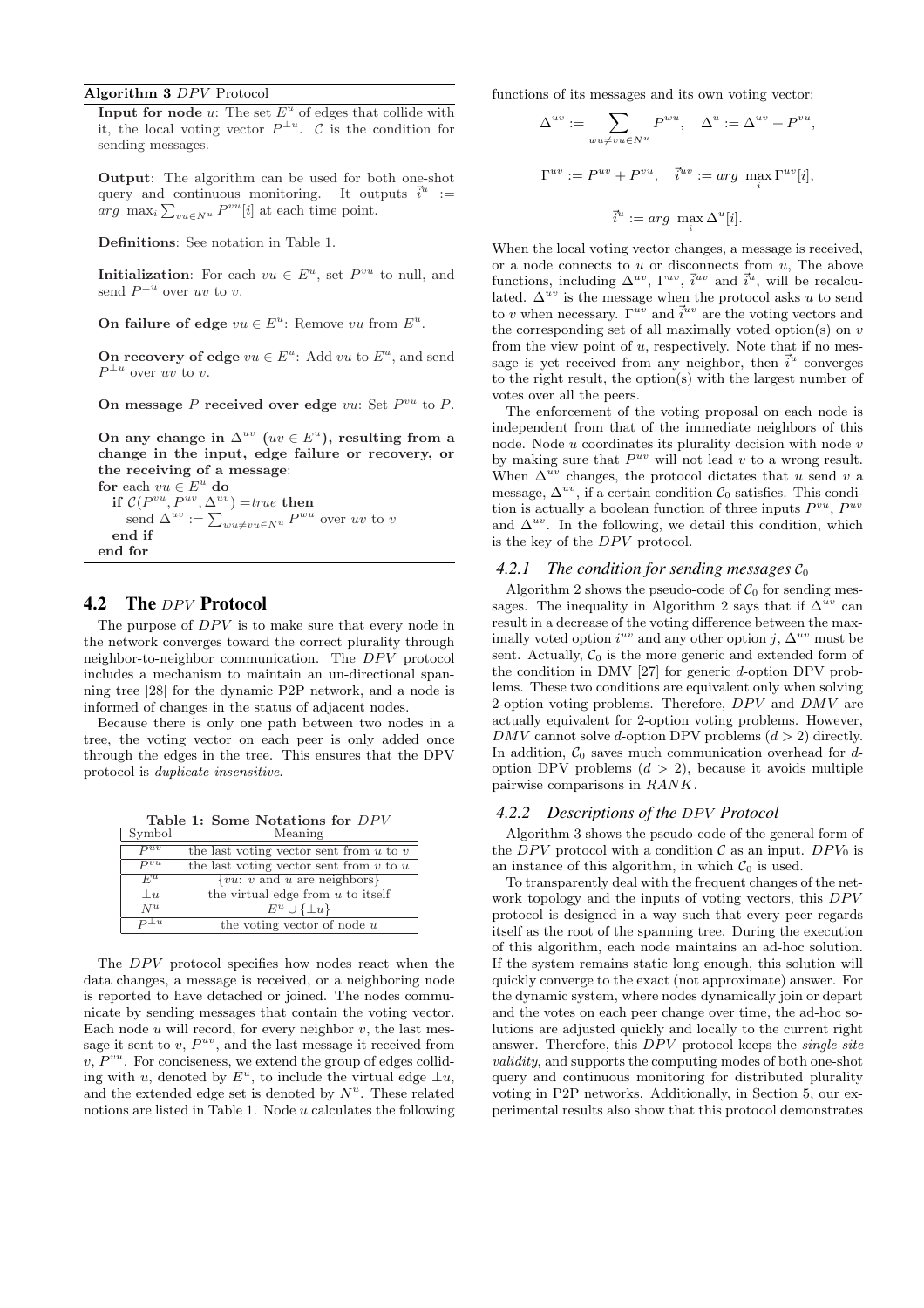a local effect: in the most of cases, each node computes the plurality voting based on information arriving from a very small surrounding environment. Locality implies that this algorithm should be scalable to very large networks.

It can be proved that  $DPV_0$  keeps the correctness of distributed plurality voting. When this protocol specifies that no node needs to send any message,  $\vec{i}^{\hat{u}}$  converges to the right result for all nodes. If there is a disagreement, there must be a disagreement between two immediate neighbors, in which case at least one node satisfies the inequality and sends a message. This will cause the total number of votes received to increase. This total number is bounded by the number of classifiers in the system. Hence, this protocol always reaches the right consensus in a static state. The details of this proof are presented in the Appendix.



Figure 1: The error case

| <b>Algorithm 4</b> $\mathcal{C}_e(P^{vu}, P^{uv}, \Delta^{uv}), 0 \le e \le 1$ |
|--------------------------------------------------------------------------------|
| 1: if $C_0(P^{vu}, P^{uv}, \Delta^{uv})$ =true then                            |
| 2: return $true$                                                               |
| $3:$ end if                                                                    |
| 4: $e := a$ random value in [0, 1]                                             |
| 5: if $e' < e$ then                                                            |
| $6:$ return true                                                               |
| $7:$ else                                                                      |
| 8: return false                                                                |
| $9:$ end if                                                                    |
|                                                                                |

## 4.3 The Local Optimality in terms of Communication Overhead

In the following, we provide a formal description of the local communication optimality for the  $DPV_0$  protocol, and then theoretically prove it. It is shown that  $C_0$  is the most restrictive condition for sending messages to support the computing modes of both one-shot query and continuous monitoring for distributed plurality voting in P2P networks.

DEFINITION 1. Condition  $C^1$  is more restrictive than condition  $\mathcal{C}^2$  denoted by  $\mathcal{C}^1 \succeq \mathcal{C}^2$ , if and only if, for any input case if  $C^1$  satisfies then  $C^2$  satisfies.

DEFINITION 2. Condition  $\mathcal{C}^1$  is strictly more restrictive than condition  $\mathcal{C}^2$  denoted by  $\mathcal{C}^1 \succ \mathcal{C}^2$ , if and only if,  $\mathcal{C}^1$  is more restrictive than  $\mathcal{C}^2$  and there at least exists an input case such that  $\mathcal{C}^2$  satisfies and  $\mathcal{C}^1$  does not.

THEOREM 1. For the problem of distributed plurality voting there does not exist a condition C which is strictly more restrictive than  $C_0$ , such that the Algorithm 3 with  $C$  as the condition for sending messages still reaches the right answer for every input case.

PROOF. We first assume that such a condition  $\mathcal C$  exists, then construct the cases for which it reaches a wrong result. Without loss of generality, the following analysis is under the assumption of a 2-option DPV problem.

Because  $\mathcal{C} \succ \mathcal{C}_0$ , at least the following case  $\Pi$  exists: u and v are two immediate neighbors,  $\mathcal{C}_0(P^{uv}, P^{vu}, \Delta^{uv})$  is true,  $\mathcal{C}(P^{uv}, P^{vu}, \Delta^{uv})$  is false. We assume that  $P^{uv} =$  $(u[1], u[2]), P^{vu} = (v[1], v[2]), \Delta^{uv} = (u[1], u[2]), u[1] +$  $v[1] > u[2] + v[2]$ . Since  $C_0(P^{uv}, P^{vu}, \Delta^{uv})$  is true,  $(u[1]^{U} +$  $v[1] - (u[2]' + v[2]) < (u[1] + v[1]) - (u[2] + v[2])$ . Then we construct the error case in Figure 1, in which  $v$  is surrounded by k nodes of  $u_1, \dots, u_k$  where

$$
k = \lceil \frac{(u[1] + v[1]) - (u[2] + v[2])}{((u[1] + v[1]) - (u[2] + v[2])) - ((u[1]' + v[1]) - (u[2]' + v[2]))} \rceil.
$$

In this figure the vector on the double-arrowhead side is the corresponding vector  $P$  which has been sent, the vector on the double-arrowtail side is the corresponding vector  $\Delta$ which will be sent if the condition satisfies.

Initially,  $P^{\perp v}$  is set as a vector  $(x, y)$  such that

$$
x + k \cdot u[1] < y + k \cdot u[2],
$$

and  $P^{\perp u_i}$  is set as  $(u[1], u[2])$  for  $i = 1, \dots, k$ . Under this initial setting, all the peers converge to the state that the second vote is the maximally voted option.

After this convergence,  $P^{\perp v}$  changes to  $(v[1] - (k-1)$ .  $u[1], v[2] - (k-1) \cdot u[2])$ . Because  $u[1] + v[1] > u[2] +$  $v[2], v$  changes to the state that the first vote is the maximally voted option. Then, it sends  $(v[1], v[2])$  to  $u_i$  for  $i =$  $1, \dots, k$ . Thus,  $\Delta^{vu_i}$  changes to  $(v[1], v[2])$  for  $i = 1, \dots, k$ . At this time,  $\Delta^{u_i v}$  on each node  $u_i$   $(i = 1, \dots, k)$  changes to  $(u[1', u[2'])$ . Because  $\mathcal{C}(P^{uv}, P^{vu}, \Delta^{uv})$  is false,  $(u[1', u[2'])$ is not sent from  $u_i$  to  $v$ . Thus,  $v$  remains to the state that the first vote is the maximally voted option. However, the right state for the whole network is the second one, because

$$
v[2] - (k-1) \cdot u[2] + k \cdot u[2] \leq v[1] - (k-1) \cdot u[1] + k \cdot u[1] \,.
$$

It generates an error case, and follows the conclusion.  $\Box$ 

by the initial setting the following inequality holds:

The above proof of Theorem 1 shows that to keep the correctness of Algrithm 3,  $\Delta^{uv}$  must be sent from u to v for any case, which satisfies the following conditions:  $u$  and  $v$  are two immediate neighbors,  $C_0(P^{uv}, P^{vu}, \Delta^{uv})$  is *true*; otherwise, it will result in the error case in Figure 1. Therefore, the conditions in Algorithm 4 for  $0 \le e \le 1$  includes all the conditions for sending messages, which keep the correctness of Algrithm 3. In this family of conditions,  $C_0$  is the most restrictive one. We should mention that  $\mathcal{C}_0$  is a local optimal condition, not a global one. This indicates that, for a certain input case, the total communication overhead used in  $\mathcal{C}_e$  (0 < e  $\leq$  1) may be smaller than that used in  $\mathcal{C}_0$ . However, the careful experiments conducted in the following will show that the case mentioned above is very rare, and  $\mathcal{C}_0$  is significantly more communication-efficient than  $\mathcal{C}_e$  $(0 < e \leq 1).$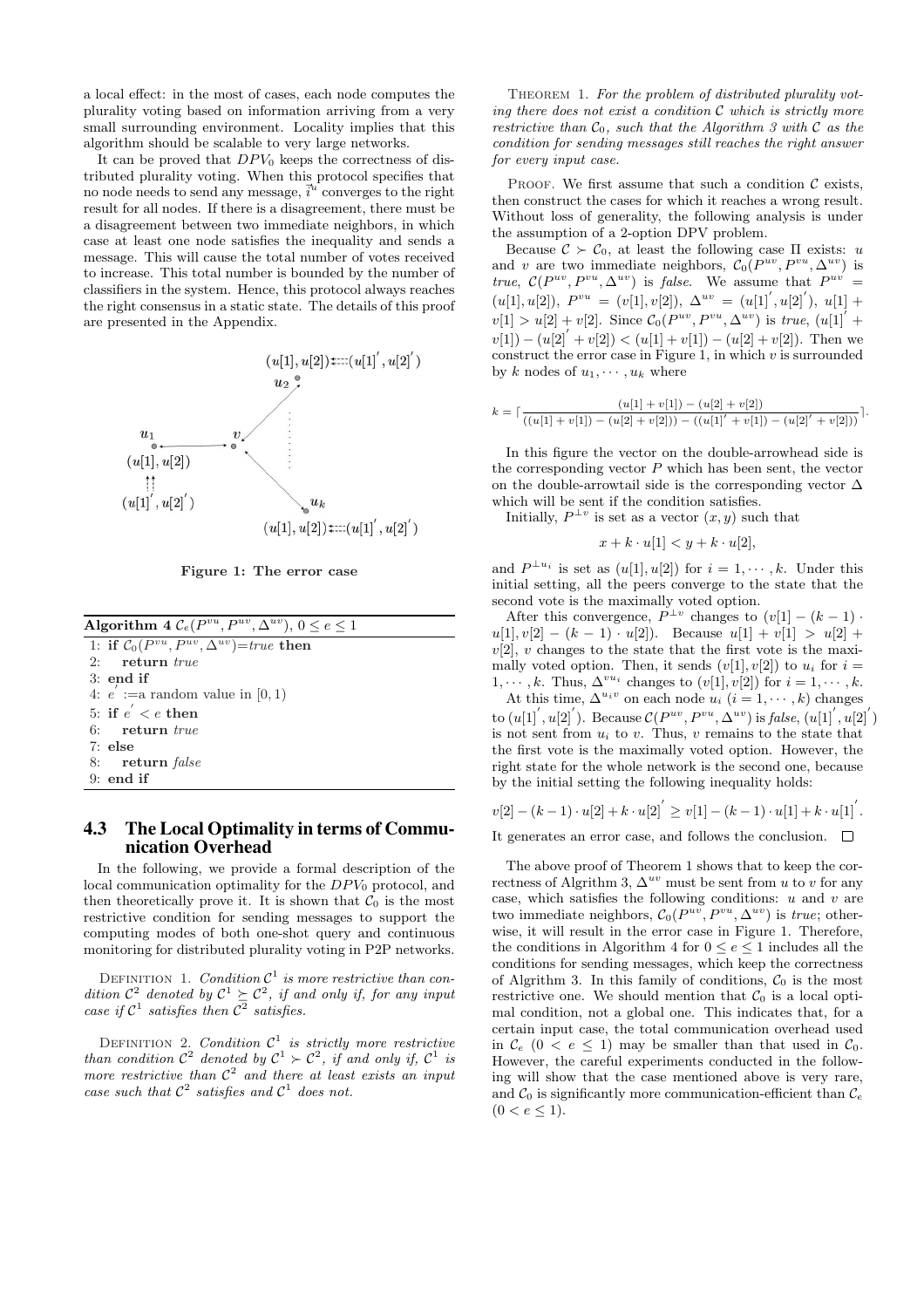#### 4.4 Extensions of Distributed Plurality Voting

Here, we show that our  $DPV$  protocol can be extended to solve the problem of Restrictive Distributed Plurality Voting (RDPV) in dynamic P2P networks, which outputs the maximally voted option whose proportion to all the votes is above a user-specified threshold  $\eta$ . Using the notation in Section 4.1 this output is formalized as follows:

$$
k \in arg \ \max_i \sum_{u \in U} P^{\perp u}[i] \ \wedge \ \sum_{u \in U} P^{\perp u}[k] \geq \eta \cdot \sum_i \sum_{u \in U} P^{\perp u}[i].
$$

This can be used in P2P classification in a restrictive manner. In this manner the classification decision can only be made when the proportion of the maximally supported option to all the votes is not below the threshold  $\eta$ , and the uncertain instance is discarded.

This problem can be solved by Algorithm 3 with the following modifications: (1) the threshold  $\eta$  is added to the inputs of this algorithm; (2) the condition  $\mathcal M$  for sending messages in Algorithm 5 is used; (3) the output changes to

$$
iu \in arg \max_{i} \sum_{vu \in N^{u}} P^{vu}[i] \wedge \sum_{vu \in N^{u}} P^{vu}[iu] \ge \eta \cdot \sum_{i} \sum_{vu \in N^{u}} P^{vu}[i].
$$

The lines through 7 to 12 in Algorithm 5 are responsible for the additional check of the additional constrain for RDPV. And this check is only applied to the current maximally voted option  $i^{uv}$ . The correctness of M is directly based on the correctness of  $C_0$ , and thus the proof is omitted.

|     | Algorithm 5 $\mathcal{M}(P^{vu}, P^{uv}, \Delta^{uv}, \eta)$                    |
|-----|---------------------------------------------------------------------------------|
|     | 1: for all $i^{uv}$ such that $i^{uv} \in \vec{i}^{uv}$ do                      |
| 2:  | for all $j := 1, \dots, d$ such that $j \neq i^{uv}$ do                         |
| 3:  | if $(\Delta^{uv}[i^{uv}] - \Delta^{uv}[j]) < (P^{uv}[i^{uv}] - P^{uv}[j])$ then |
| 4:  | return true                                                                     |
| 5:  | end if                                                                          |
| 6:  | end for                                                                         |
| 7:  | $Q^{vu} := (P^{vu}[i^{uv}], \eta \cdot \sum_i P^{vu}[i])$                       |
| 8:  | $Q^{uv} := (P^{uv}[i^{uv}], \eta \cdot \sum_i P^{uv}[i])$                       |
| 9:  | $\Phi^{uv} := (\Delta^{uv}[i^{uv}], \eta \cdot \sum_i \Delta^{uv}[i])$          |
| 10: | if $C_0(Q^{vu}, Q^{uv}, \Phi^{uv}) = true$ then                                 |
| 11: | return true                                                                     |
| 12: | end if                                                                          |
|     | $13:$ end for                                                                   |
|     | 14: return <i>false</i>                                                         |

#### 5. EXPERIMENTAL EVALUATION

In this section, we present the experimental evaluation of our approach for P2P classification. Specifically, we demonstrate: (1) the performance of P2P classification in terms of accuracy, (2) the performance comparison of our DPV algorithms and RANK [27] in terms of communication overhead and the converge time. Three types of networks, including power-law graph [2], random graph [25] and grid, are used in our experiments. The power-law and random graphs are generated by  $BRITE<sup>1</sup>$  with the default parameters. For the *n*-node grid, the  $n_1 \times n_2$  grid is generated where  $n_1$  is the the largest common divisor of n and  $n_1 \times n_2 = n$ .

#### 5.1 The Performance of P2P Classification

Due to the lack of labeled P2P data, we used the covtype  $(581012 \times 54, 7 \text{ classes})$  data set, which is the largest data set in the UCI repository<sup>2</sup>. We first randomly divided this data set into hundreds of disjoint partitions in a way such that the size of each partition is not too small. Then, each partition was assigned to a peer in the P2P network. The P2P network used in this experiment is a power-law graph with 500 nodes. For this distributed classification, the data size  $s_i$  of peer i is set to be proportional to its number of immediate neighbors  $k_i$ , so that  $s_i = s \cdot \frac{k_i}{\sum_i k_i}$  where s is the size of the original dataset. The rationale behind this is that if  $k_i$  of peer i is big, it indicates that peer i stays in this network for a long time, and thus accumulate more data. Also, we make the following initial settings to Algorithm 1:  $N = 800, \lambda = 0.002$ . Finally, the J48 (a variant of  $C4.5$ ) from the Weka Package<sup>3</sup> is used as the base training algorithm and a 10-fold cross validation is performed.

Table 2: Classification Accuracy

| Algorithm Type       |               | Accuracy $(\%)$      | $\text{Loss}(\%)$ |
|----------------------|---------------|----------------------|-------------------|
| centralized learning |               | 80.0885              |                   |
|                      | $\eta=0$      | 74.7685              |                   |
|                      | $n=0.4$       | 74.9171              | 0.3614            |
| distributed learning | $n=0.5$       | 76.1324              | 4.3957            |
|                      | $\eta = 0.55$ | 79.1231              | 14.5004           |
|                      | $n=0.6$       | $82.25\overline{41}$ | 24.4381           |

First, we compare the performance of the P2P classification and classification on the centralized data. The classification algorithm for the centralized data is the same with the local training algorithm on each peer. Next, we also evaluate the performance of this P2P classification by restrictive plurality voting, where the instance is discarded if the proportion of the maximally supported option to all the votes is below a threshold  $n$ . By changing the  $n$  values, we study the relationship between the accuracy (the fraction of the correctly classified instances) and the loss (the fraction of the discarded instances). The results of these two experiments are shown in Table 2.

As can be seen in Table 2, the accuracy of distributed learning is pretty close to that of centralized learning. Indeed, the difference is less than 6% for the most cases. This difference is mainly due to the fact that some classification patterns may only exist in the centralized data. In addition, Table 2 also demonstrates that the accuracy is increased as the increase of  $\eta$  values. However, this improvement is at the cost of the increase of data loss. Thus, there is a tradeoff between accuracy and loss.

#### 5.2 A Performance Evaluation of Distributed Plurality Voting

To evaluate the performance of our DPV algorithms, we have implemented a discrete event simulator which has the capabilities in processing networks with different sizes and types. For each time unit (1 ms), this simulator checks each peer to see whether the condition for sending messages satisfies. It is assumed that each peer can only process one message in a time unit, and the delays on the immediate links are uniformly distributed between 40 ms and 1000 ms. Since

<sup>1</sup>http://www.cs.bu.edu/brite/

<sup>2</sup>http://www.ics.uci.edu/∼mlearn/MLRepository.html

<sup>3</sup>http://www.cs.waikato.ac.nz/ml/weka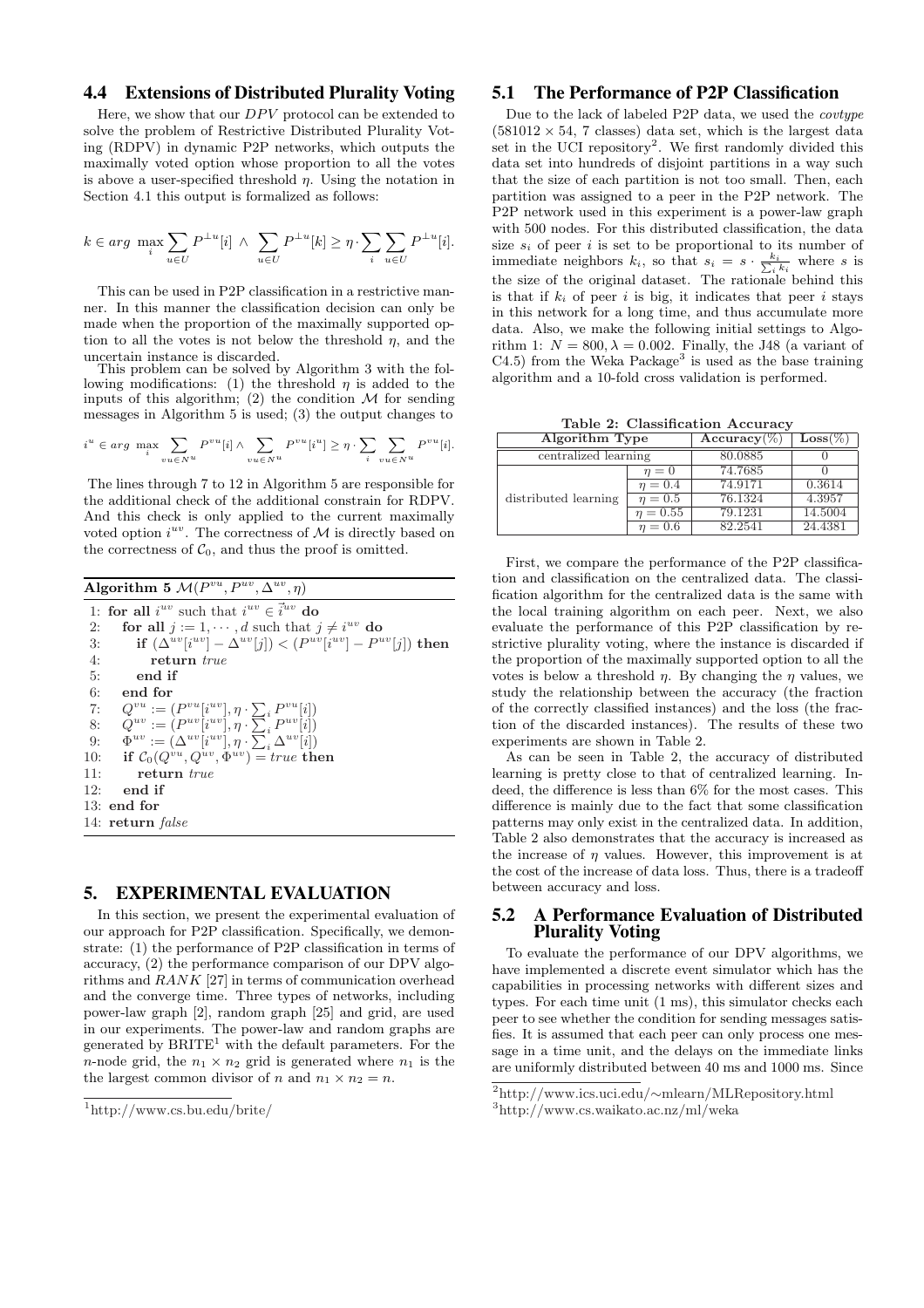Table 3: Average Metrics for the Power-law Graph

|         |         |       | Algorithm   Avg. Value of $\bar{a}_n$   Avg. Rank of $\bar{a}_n$   Avg. Value of $t_n$ (sec)   Avg. Rank of $t_n$ |  |
|---------|---------|-------|-------------------------------------------------------------------------------------------------------------------|--|
| $DPV_0$ | 4.3421  | .0025 | -6039 ه                                                                                                           |  |
| RANK    | 15.5486 | .9975 | 49.3847                                                                                                           |  |

Table 4: Average Metrics for the Random Graph

| Algorithm | Avg. Value of $\bar{a}_n$ | Avg. Rank of $\bar{a}_n$   Avg. Value of $t_n$ (sec)   Avg. Rank of $t_n$ |  |
|-----------|---------------------------|---------------------------------------------------------------------------|--|
| DPVo      | 1.2624                    | 4.4279                                                                    |  |
| $_{RANK}$ | 15.7363                   | 57.4102                                                                   |  |

the algorithms for one-shot query and continuous monitoring are performed in the same manner, we only measure the one-shot query in this experiment. For the one-shot query of plurality voting, a network topology and the voting vectors on all peers are firstly initialized and will not change during protocol execution.

We use two performance metrics: communication overhead and convergence time. In the experiment, we record the following two time points for an one-shot query:  $t_c$  (the time of convergence), which is the time when each peer reaches a right and stable result (sometimes all peers may reach the right results, however, the result on certain peer may not be stable);  $t_n$ , which is the time when no message is propagated in the network.  $t_c$  is always before  $t_n$ . In addition, we define the communication overhead of peer  $u$ as the volume of the messages it has sent. This overhead is equal to the number of received messages times the number of entries in each message<sup>4</sup>. The locality of a protocol is measured mainly according to the average communication overhead of all the nodes, denoted by  $\bar{a}$ . The two time points  $t_c$  and  $t_n$  corresponds to two *average communication* overheads:  $\bar{a}_c$  and  $\bar{a}_n$ .  $\bar{a}_c$  is the  $\bar{a}$  consumed before  $t_c$  and  $\bar{a}_n$  is the  $\bar{a}$  consumed before  $t_n$ .

In the following experiments, we evaluate the performance of  $DPV$  from three aspects. First, we present a performance comparison of  $DPV_0$  and  $RANK$  algorithms. Next, we show the scalability of  $DPV_0$ . Finally, we illustrate the local optimality of  $DPV_0$ .

#### *5.2.1* DP V<sup>0</sup> *vs.* RANK

For both  $DPV_0$  and  $RANK^5$ , the average metrics over 2000 instances of 7-option plurality voting over 500-node networks are computed. In the following experimental data, the unit of communication overhead is the volume of each message consumed by this 7-option distributed plurality voting. Thus, each message consumed by  $RANK$  has  $\frac{2}{7}$  units.

We use a statistical method [13] in comparing these algorithms. This statistical method allows to give a rank to both algorithms for each instance; that is, a rank 1 is assigned to a winning algorithm and a rank 2 is assigned to the losing one. If there is a tie, the average value 1.5 is assigned to both algorithms. Let  $r_i^j$  be the rank of the j-th algorithm on the  $i$ -th of  $N$  instances, this method compares the *aver*- age ranks of algorithms,  $R^j = \frac{1}{N} \sum_{i=1}^N r_i^j$ , by the Friedman test [13].

Tables 3, 4, and 5 show the comparison results on three network topologies: power-law graph, random graph and grid. As can be seen in these tables,  $DPV_0$  significantly outperforms  $RANK$  in terms of both  $\bar{a}_n$  and  $t_n$ .

Our experimental results also indicate that the locality of DPV relates to the parameter r of the input votes:  $r = \sum_{n=1}^{\infty} p! x!$  $_{u}P^{\perp u}[a] - \sum_{u}P^{\perp u}[b]$ , where a and b have the largest and the second largest number of votes. Figures 2 (a), (b), and (c) show the values of the  $\bar{a}_n$  for  $DPV_0$  at different r values, for three network topologies: power-law graph, random graph and grid, respectively. In these figures, we can see that  $\bar{a}_n$  decreases as the increase of r. In addition, these figures show that in most cases  $(r > 300) \bar{a}_n$  is always smaller than 5. This indicates that  $DPV_0$  has a local effect in the sense that voting is processed using information gathered from a very small vicinity.

Finally, we observe that the *average rank* values of  $\bar{a}_n$  for  $DPV_0$  in Tables 3 and 5 are a little greater than 1. This indicates that there exists such a rare input case, where the  $\bar{a}_n$  for RANK is smaller than that for  $DPV_0$ . We also find that for both  $DPV_0$  and  $RANK$  the performance in terms of both  $\bar{a}_n$  and  $t_n$  for the grid is worse than that for the power-law and random graph. A possible reason for this finding is that the clustering coefficient [25] of the grid is much smaller than that of the power-law graph and random graph.

#### 5.2.2 The Scalability of DPV<sub>0</sub>

In this experiment, we use the synthetic data to study the scalability of  $DPV_0$ . Specifically, we develop synthetic data models to simulate different problem environments for distributed plurality voting by changing model parameters. In general, there are two design issues for the generation of synthetic data models: the voting vector on each peer and the network topology.

We propose Algorithm 6 for voting vector modeling. Algorithm 6 has 3 parameters:  $n$  (the number of peers),  $cov$  (describing the degree of difficulty for the voting vectors), and  $\vec{P}$  (the basic data vector). We first introduce this method, and then describe the meaning of the model parameters.

The function generateDistribution $(cov)$  generates a distribution vector  $\vec{D}$  by the gamma distribution [1], such that the bigger the value of cov is, the more different the values of all the entries  $(\vec{D}[i] > 0$  for  $i = 1, \dots, d)$  in  $\vec{D}$  are. Then, the function generateOneVoteVector( $\vec{D}, \vec{P}$ ) randomly generates a voting vector  $\vec{P}'$ , such that the bigger the value of  $\vec{D}[i]$ is, the more possible that  $\vec{P}'[i]$  is set by a bigger entry of  $\vec{P}$ , and each entry of  $\vec{P}$  is used only once (the pseudo-codes

<sup>&</sup>lt;sup>4</sup>Note that each message communicated by  $DPV$  contains d entries; however, every message communicated by  $RANK$ contains only 2 entries. This has been considered when comparing the communication overheads of two algorithms.

<sup>&</sup>lt;sup>5</sup>For RANK, we assume that the  $\frac{d \times (d-1)}{2}$  pairwise comparisons are performed one after another; thus, the metric consumed by  $RANK$  is the sum of the metrics of the  $\frac{d \times (d-1)}{2}$ pairwise comparisons.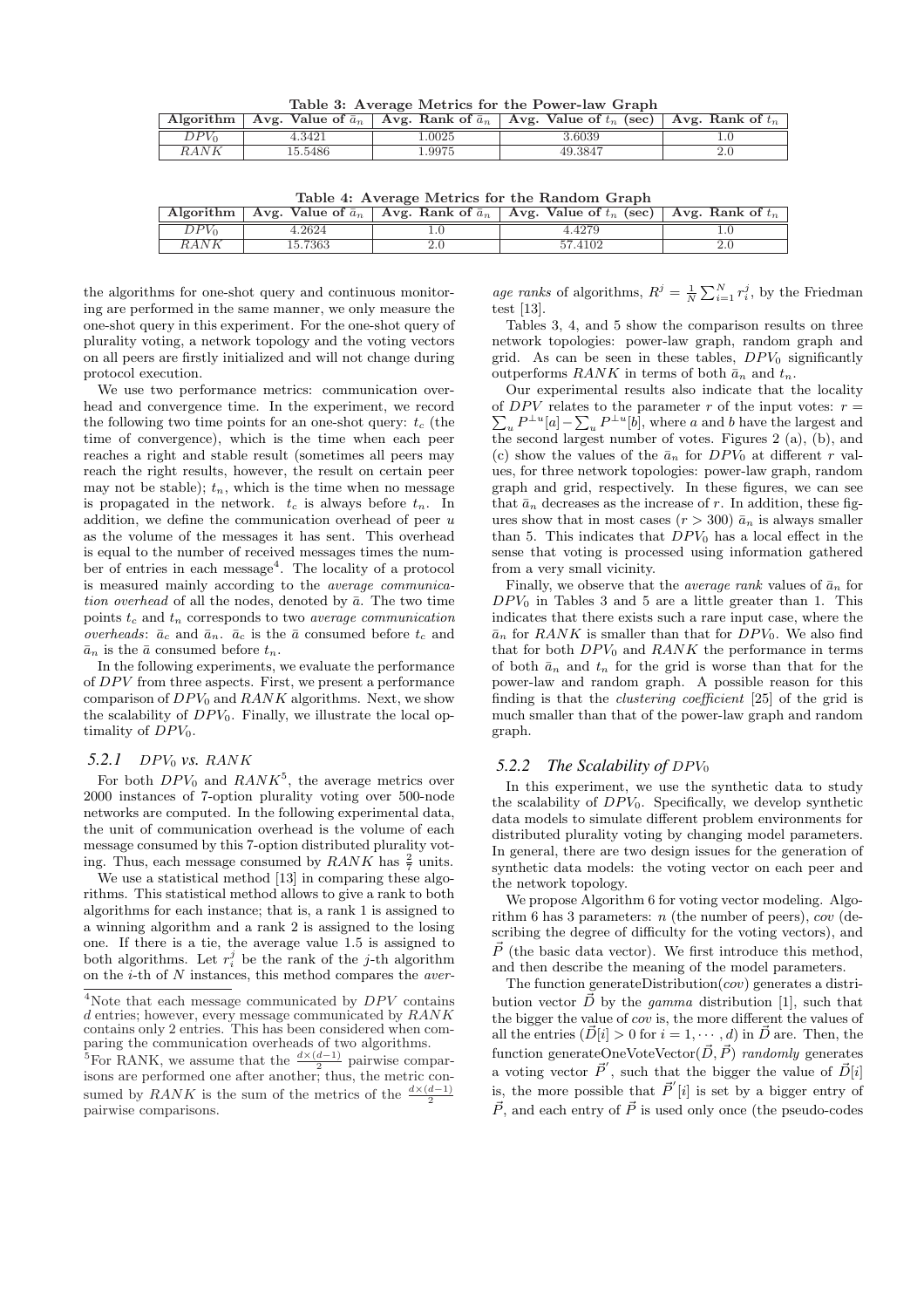Table 5: Average Metrics for the Grid Algorithm | Avg. Value of  $\bar{a}_n$  | Avg. Rank of  $\bar{a}_n$  | Avg. Value of  $t_n$  (sec) | Avg. Rank of  $t_n$  $DPV_0$  4.9099 1.0215 17.1628 1.0

RANK 16.3738 1.9785 1.73.2258 2.0



Figure 2: The  $\bar{a}_n$  of  $DPV_0$  at different r values.

#### Algorithm 6 The Voting Vector Modeling

**Input:**  $n, cov, \vec{P}$ . **Output:**  $E_{n \times d}$ , where  $E[i, j]$  is the j-th vote value on the *i*-th peer and  $d = |\vec{P}|$ .

 $\vec{D}$  :=generateDistribution(cov) for all  $i := 1, \dots, n$  do  $E[i] := \text{generateOneVoteVector}(\vec{D}, \vec{P})$ end for return E

for these two functions are omitted). Hence, the bigger the value of cov is, the more possible that the entry  $\vec{P}'[i]$  with a much bigger distribution value  $\vec{D}[i]$  is set by the much bigger entry of  $\vec{P}$ . As a result, the more possible that the magnitude sequences of the voting vector entries on each peer are the same; and thus, the smaller the degree of difficulty for the voting vectors is. This is the reason why cov is used to describe the degree of difficulty for the input vectors. All the parameters and their values used in the second part experiment are listed in Table 6.

Table 6: The Experimental Parameters

| Parameter Name      | Values                                   |  |
|---------------------|------------------------------------------|--|
| The graph type      | power-law graph, random graph, grid      |  |
| The number of nodes | $\{500, 1000, 2000, 4000, 8000, 16000\}$ |  |
| cov                 | $\{0.1, 0.2, 0.4, 0.8, 1.6, 3.2\}$       |  |

The main goal of this experiment is to show that the performance of  $\bar{a}_n$  for the  $DP\bar{V}_0$  algorithm is independent of the network size. These experiments are performed under the assumption that the degree of difficulty for the whole problem remains unchanged with the increase of the network size. The vote modeling method in Algorithm 6 provides a great control over the degree of difficulty for the voting vectors; however, the networks with different topologies generated by BRITE may change the degree of difficulty for the problems with the increase of the network sizes, and it is hard to control the factor of network topology. Due to this reason, not

every experimental case supports the conclusion that the  $\bar{a}_n$ of the  $DPV_0$  algorithm is independent of the size of the network. However, we did observe some experimental cases as shown in Figure 3. Additionally, the results on the synthetic data also show that  $DPV_0$  significantly outperforms  $RANK$ in terms of both  $\bar{a}_n$  and  $t_n$ .



Figure 3: The  $\bar{a}_n$  of  $DPV_0$  with respect to networks with different sizes.

|  |  |  |  | Table 7: $\bar{a}_n$ for the Power-law Graph |  |
|--|--|--|--|----------------------------------------------|--|
|--|--|--|--|----------------------------------------------|--|

| Algorithm               | Avg. Value of $\bar{a}_n$ | Avg. Rank of $\bar{a}_n$ |
|-------------------------|---------------------------|--------------------------|
| $DPV_0$                 | 4.3421                    | 1.002                    |
| $DPV_{0.05}$            | 6.1273                    | 2.003                    |
| $DPV_{0.1}$             | 8.1940                    | 3.0001                   |
| $\overline{DPV}_{0.15}$ | 10.7379                   | 3.9993                   |
| $DPV_{0,2}$             | 13.6547                   | 4.9953                   |

#### 5.2.3 The Local Optimality of DPV<sub>0</sub>

Finally, in this experiment, we investigate the local optimality of  $DPV_0$  by comparing it with other protocols  $DPV_e$  $(e = 0.05, 0.1, 0.15, 0.2, DPV_e$  is the *DPV* protocol with the  $\mathcal{C}_e$  as its condition for sending messages). Tables 7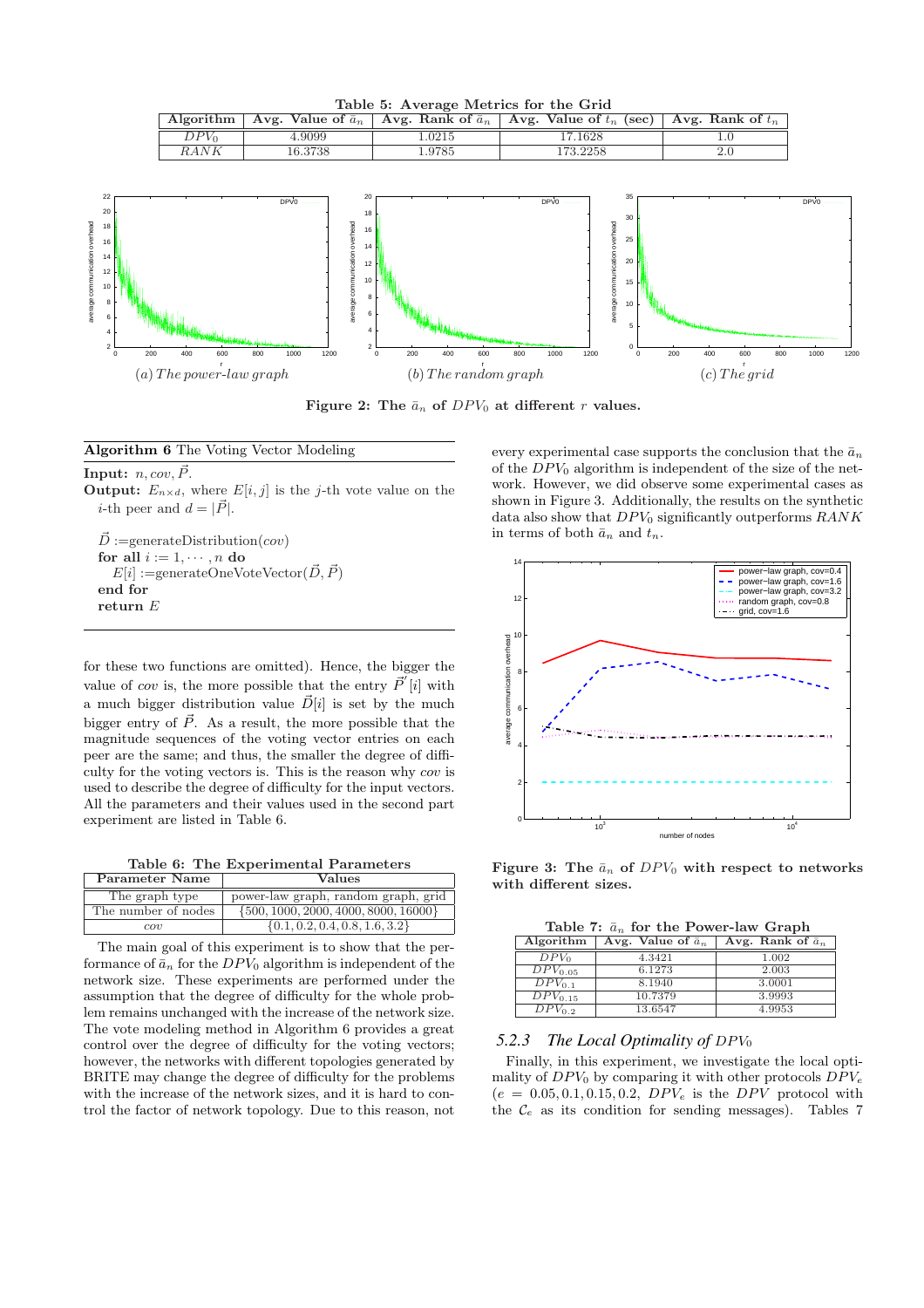Table 8:  $\bar{a}_c$  for the Power-law Graph

| Algorithm               | Avg. Value of $\bar{a}_c$ | Avg. Rank of $\bar{a}_c$ |
|-------------------------|---------------------------|--------------------------|
| $DPV_0$                 | 4.3289                    | 1.002                    |
| $DPV_{0.05}$            | 6.0634                    | 2.004                    |
| $\overline{DPV}_{0.1}$  | 7.8860                    | 3.0025                   |
| $\overline{DPV}_{0.15}$ | 9.9063                    | 4.001                    |
| $DPV_{0.2}$             | 12.0611                   | 4.991                    |

Table 9:  $t_n$  for the Power-law Graph

| Algorithm               | Avg. Value of $t_n$ (sec) | Avg. Rank of $t_n$ |
|-------------------------|---------------------------|--------------------|
| $DPV_0$                 | 3.6039                    | 1.5455             |
| $\overline{D}PV_{0.05}$ | 4.4269                    | 2.0488             |
| $\overline{D}PV_{0.1}$  | 5.5558                    | 2.9698             |
| $\overline{DPV}_{0.15}$ | 6.67356                   | 3.929              |
| $DPV_{0.2}$             | 7.6662                    | 4.507              |

through 10 record these comparison results for the powerlaw graph. Tables 7 and 8 show that  $DPV_0$  is significantly more communication-efficient than the other protocols in terms of both  $\bar{a}_n$  and  $\bar{a}_c$ , and the increase of e results in the increase of communication overhead. Table 9 shows that  $t_n$ increases as the increase of e, while Table 10 shows that  $t_c$ decreases as the increase of e. The above results demonstrate that:

- $\bullet$  The increase of the value  $e$  leads to the increase of both  $\bar{a}_c$  and  $\bar{a}_n$  values.
- The communication overhead consumed before  $t_c$  is useful, because the increase of  $\bar{a}_c$  leads to the decrease of  $t_c$ . There is a tradeoff between  $\bar{a}_c$  and  $t_c$ .
- The communication overhead consumed from  $t_c$  to  $t_n$ is not very useful, because  $t_n$  still increases along the increase of e. However, the communication overhead consumed in this phase is indispensable because each peer cannot perceive its stable state.
- We did observe the case in which  $DPV_{0.05}$  is more communication-efficient than  $DPV_0$  in terms of both  $\bar{a}_c$  and  $\bar{a}_n$ . This may indicate that  $\mathcal{C}_0$  is a local optimal condition. However, such cases are very rare as shown by the average ranks of the the corresponding algorithms.

In general, although  $C_0$  is local optimal,  $DPV_0$  is the most communication-efficient protocol in most cases. For some practical needs, we can select a bigger value of e to decrease  $t_c$  (the convergence time) at the cost of the increase of communication overhead.

## 6. CONCLUSIONS

In this paper, we proposed an ensemble paradigm for distributed classification in P2P networks. Specifically, we formalized a generalized Distributed Plurality Voting (DPV) protocol for P2P networks. The proposed protocol  $DPV_0$ imposes little communication overhead, keeps the single-site validity for dynamic networks, and supports the computing modes of both one-shot query and continuous monitoring. Furthermore, we theoretically prove the local optimality of the protocol  $DPV_0$  in terms of communication overhead. Finally, the experimental results showed that  $DPV_0$ significantly outperforms alternative approaches in terms of both average communication overhead and convergence

Table 10:  $t_c$  for the Power-law Graph

| Algorithm               | Avg. Value of $t_c$ (sec) | Avg. Rank of $t_c$ |
|-------------------------|---------------------------|--------------------|
| $DPV_0$                 | 3.0134                    | 4.319              |
| $\overline{D}PV_{0.05}$ | 2.6001                    | 3.4368             |
| $DPV_{0.1}$             | 2.3781                    | 2.7778             |
| $\overline{DPV}_{0.15}$ | 2.2725                    | 2.4598             |
| $DPV_{0.2}$             | 2.1487                    | 2.0068             |

time. Also, the locality of  $DPV_0$  is independent of the network size. As a result, our algorithm can be scaled up to large networks.

#### 7. ACKNOWLEDGMENTS

This work is supported by the National Science Foundation of China (No. 60435010, 90604017, 60675010), the 863 Project (No.2006AA01Z128), National Basic Research Priorities Programme (No. 2003CB317004) and the Nature Science Foundation of Beijing (No. 4052025). Also, this research was supported in part by a Faculty Research Grant from Rutgers Business School-Newark and New Brunswick.

## 8. REFERENCES

- [1] S. Ali, H. J. Siegel, M. Maheswaran, S. Ali, and D. Hensgen. Task execution time modeling for heterogeneous computing systems. In Proceedings of the 9th Heterogeneous Computing Workshop, pages 185–200, 2000.
- [2] A.-L. Barabsi and R. Albert. Emergence of scaling in random networks. Science, 286(5439):509–512, 1999.
- [3] M. Bawa, A. Gionis, H. Garcia-Molina, and R. Motwani. The price of validity in dynamic networks. In SIGMOD, pages 515–526, 2004.
- [4] J. Branch, B. Szymanski, C. Gionnella, R. Wolff, and H. Kargupta. In-network outlier detection in wireless sensor networks. In ICDCS, 2006.
- [5] L. Breiman. Bagging predictors. Machine Learning, 24(2):123–140, 1996.
- [6] L. Breiman. Pasting bites together for prediction in large data sets. Machine Learning, 36(2):85–103, 1999.
- [7] P. Chan and S. Stolfo. A comparative evaluation of voting and meta-learning on partitioned data. In ICML, pages 90–98, 1995.
- [8] N. V. Chawla, L. O. Hall, K. W. Bowyer, and W. P. Kegelmeyer. Learning ensembles from bites: A scalable and accurate approach. Journal of Machine Learning Research, 5:421–451, 2004.
- [9] S. Datta, K. Bhaduri, C. Giannella, R. Wolff, and H. Kargupta. Distributed data mining in peer-to-peer networks. IEEE Internet Computing special issue on Distributed Data Mining, 10(4):18–26, 2006.
- [10] S. Datta, C. Giannella, and H. Kargupta. K-means clustering over a large, dynamic network. In SDM, pages 153–164, 2006.
- [11] S. Džeroski and B. Z<sup>\*</sup>enko. Is combining classifiers with stacking better than selecting the best one? Machine Learning, 54(3):255–273, 2004.
- [12] M. Demrekler and H. Altincay. Plurality voting-based multiple classifier systems: statistically independent with respect to dependent classifier sets. Pattern Recognition, 35(11):2365–2379, 2002.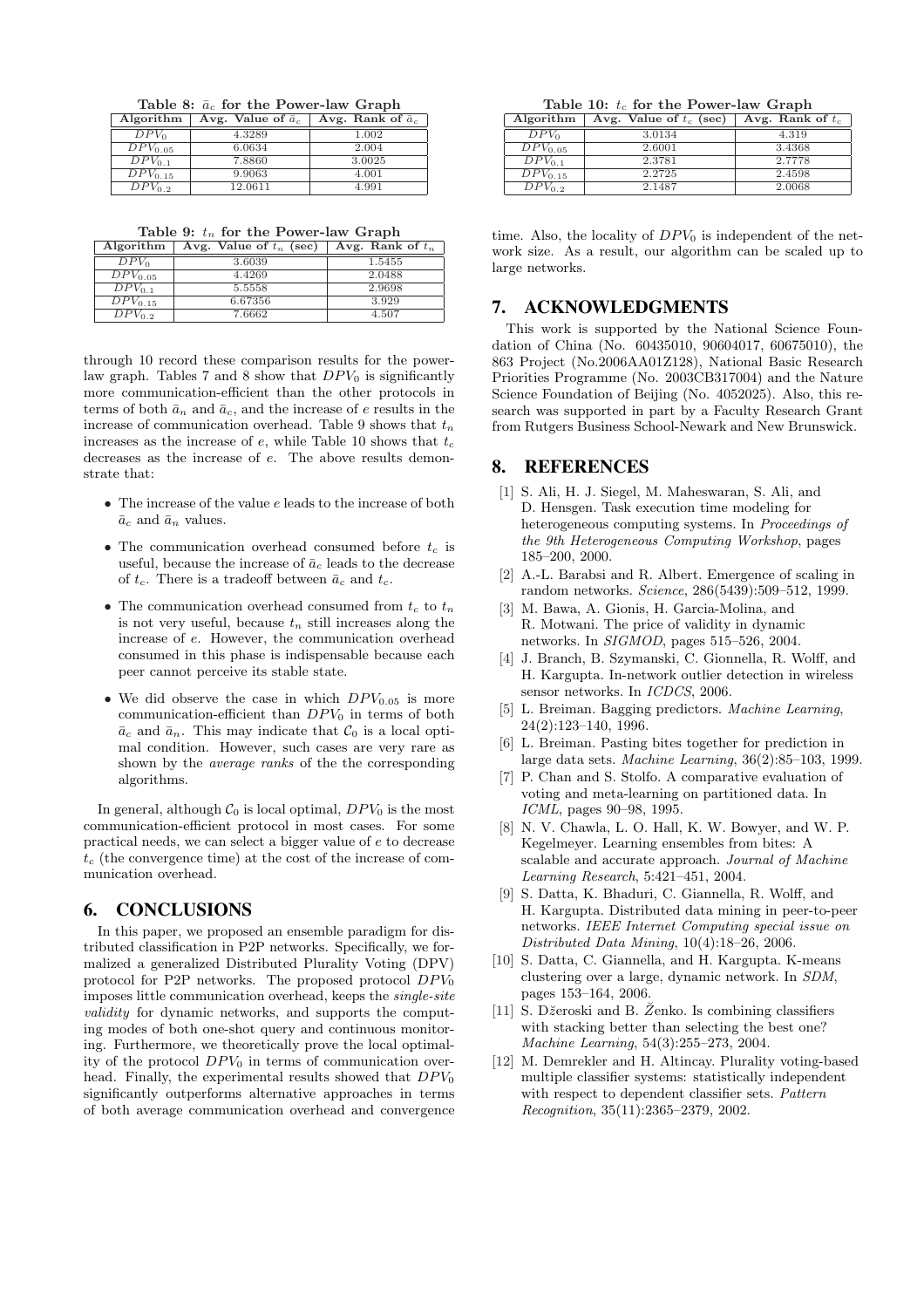- [13] J. Demsar. Statistical comparisons of classifiers over multiple data sets. Journal of Machine learning research, 7:1–30, 2006.
- [14] P. Flajolet and G. N. Martin. Probabilistic counting. In Proceedings of the 24th Annual Symposium on Foundations of Computer Science, pages 76–82, 1983.
- [15] Y. Freund and R. E. Schapire. Experiments with a new boosting algorithm. In ICML, pages 148–156, 1996.
- [16] A. Lazarevic and Z. Obradovic. The distributed boosting algorithm. In KDD, pages 311–316, 2001.
- [17] X. Lin, S. Yacoub, J. Burns, and S. Simske. Performance analysis of pattern classifier combination by plurality voting. Pattern Recognition Letters, 24:1959–1969, 2003.
- [18] M. Mehyar, D. Spanos, J. Pongsajapan, S. H. Low, and R. M. Murray. Asynchronous distributed averaging on communication networks. IEEE/ACM Transactions on Networking, 2007.
- [19] C. J. Merz. Using correspondence analysis to combine classifiers. Machine Learning, 36(1-2):33–58, 1999.
- [20] A. Montresor, M. Jelasity, and O. Babaoglu. Gossip-based aggregation in large dynamic networks. ACM Transactions on Computer Systems, 23(3):219–252, 2005.
- [21] S. Siersdorfer and S. Sizov. Automatic document organization in a p2p environment. In ECIR, pages 265–276, 2006.
- [22] L. Todorovski and S. Džeroski. Combining classifiers with meta decision trees. Machine Learning, 50(3):223–249, 2003.
- [23] G. Tsoumakas, I. Katakis, and I. P. Vlahavas. Effective voting of heterogeneous classifiers. In ECML, pages 465–476, 2004.
- [24] G. Tsoumakas and I. Vlahavas. Effective stacking of distributed classifiers. In Proceedings of the 15th European Conference on Artificial Intelligence, pages 340–344, 2002.
- [25] D. Watts and S. Strogatz. Collective dynamics of 'small-world' networks. Nature, 393(6684):440–442, 1998.
- [26] R. Wolff, K. Bhaduri, and H. Kargupta. Local l2 thresholding based data mining in peer-to-peer systems. In SDM, pages 430–441, 2006.
- [27] R. Wolff and A. Schuster. Association rule mining in peer-to-peer systems. IEEE Transactions on Systems, Man and Cybernetics - Part B, 34(6), 2004.
- [28] J. Zhao, R. Govindan, and D. Estrin. Computing aggregates for monitoring wireless sensor networks. In Proceedings of The First IEEE International Workshop on Sensor Network Protocols and Applications, 2003.

## APPENDIX

Assume a tree  $T(U, E)$  with vote vector  $P^{\perp u}$  at each  $u \in U$ . Let  $P^{uv}$ ,  $\Delta^{uv}$ ,  $\Gamma^{uv}$ ,  $i^{uv}$ ,  $i^{u}$  be as defined in Section 4. For each  $uv \in E$ , let  $[u]_v = \{w \in U : w$  is reachable from u using pathes which includes edge  $uv$ . Finally, for any subset of patnes which includes edge  $uv$  F.<br>nodes  $S \subseteq U$ , let  $\Delta_s = \sum_{u \in S} P^{\perp u}$ .

LEMMA 1. In a static tree  $T(U, E)$  with static vote vector  $P^{\perp u}$  at each  $u \in U$ , when reaching convergence by checking

 $\mathcal{C}_0$ , for any  $u, v \in U$ ,  $\vec{i}^u = \vec{i}^v$ .

PROOF. In the follow we prove that this conclusion holds when  $|\vec{i}^u|=1$ . When  $|\vec{i}^u|>1$  the proof is similar.

We prove an equivalent conclusion to this lemma: for any two immediate neighbors  $u, v \in E$ , if no messages need to be sent between u and v, then  $i^u = i^v$ .

If u sends  $\Delta^{uv}$  to v (at the initial time u sends  $P^{\perp u}$  to v), then  $\Delta^u = \Gamma^u$ . At this time we have  $i^u = i^{uv}$ .

After u sends  $\Delta^{uv}$  to v, any  $P^{wu}(w \in N^u)$  may be updated. Because no messages need be sent to  $v$ , this update always keeps the following inequality for any  $j = 1, \dots, d$ :

$$
\Delta^{uv}[i^{uv}] - \Delta^{uv}[j] \ge P^{uv}[i^{uv}] - P^{uv}[j].
$$

Thus,

$$
(\Delta^{uv}[i^{uv}] + P^{vu}[i^{uv}]) - (\Delta^{uv}[j] + P^{vu}[j]) \ge
$$
  
\n
$$
(P^{uv}[i^{uv}] + P^{vu}[i^{uv}]) - (P^{uv}[j] + P^{vu}[j]),
$$
  
\n
$$
\Delta^{u}[i^{uv}] - \Delta^{u}[j] \ge \Gamma^{u}[i^{uv}] - \Gamma^{u}[j].
$$

According to the definition of  $i^{uv}$ ,  $\Gamma^u[i^{uv}] - \Gamma^u[j] > 0$ , then  $\Delta^u[i^{uv}] - \Delta^u[j] > 0$ . Thus, we also have  $i^u = i^{uv}$ .

With the same method it can be proved that under this situation  $i^v = i^{vu}$ . Because  $i^{uv} = i^{vu}$ , the conclusion holds that  $i^u = i^v$ .

LEMMA 2. In a static tree  $T(U, E)$  with static vote vector  $P^{\perp u}$  at each  $u \in U$ , when reaching convergence by checking  $\mathcal{C}_0$ , for any  $u \in U$  and  $uv \in E$ , the following inequality holds for any  $j = 1, \dots, d$ , and  $i^u \in \vec{i}^u$ .

$$
\Delta_{[u]_v}[i^u] - \Delta_{[u]_v}[j] \ge P^{vu}[i^u] - P^{vu}[j].
$$

PROOF. By induction on  $||u||_v$ .

**Base:**  $|[u]_v| = 1$  which means that  $[u]_v = \{v\}$ . Hence,  $\Delta_{[u]_v} = P^{\perp v} = P^{vu}$ . Then,

$$
\Delta_{[u]_v}[i^u] - \Delta_{[u]_v}[j] = P^{vu}[i^u] - P^{vu}[j].
$$

**Step:** Assume this lemma holds for  $||u||_v \leq k$ , we will prove that it holds for  $||u|_v| = k + 1$ . For any edge  $wv \in E$  such that  $w \neq u$ ,  $||v||_w| \leq k$ . By the induction hypothesis,

$$
\Delta_{[v]_w}[i^v] - \Delta_{[v]_w}[j] \ge P^{wv}[i^v] - P^{wv}[j],
$$
  

$$
\sum_{w \neq u}^{wv \in E} (\Delta_{[v]_w}[i^v] - \Delta_{[v]_w}[j]) \ge \sum_{w \neq u}^{wv \in E} (P^{wv}[i^v] - P^{wv}[j]).
$$

Adding  $P^{\perp v}[i^v] - P^{\perp v}[j]$  to the both sides of the above inequality, then

$$
\left(\sum_{w \neq u}^{wv \in E} (\Delta_{[v]_w}[i^v]) + P^{\perp v}[i^v]) - (\sum_{w \neq u}^{wv \in E} (\Delta_{[v]_w}[j]) + P^{\perp v}[j]) \ge
$$
  

$$
\left(\sum_{w \neq u}^{wv \in E} (P^{wv}[i^v]) + P^{\perp v}[i^v]) - (\sum_{w \neq u}^{wv \in E} (P^{wv}[j]) + P^{\perp v}[j]),\right)
$$

which means that

$$
\Delta_{[u]_v}[i^v] - \Delta_{[u]_v}[j] \ge \Delta^{vu}[i^v] - \Delta^{vu}[j].
$$

Because no messages need to be sent, the following inequality holds by the condition for sending message  $C_0$ :

$$
\Delta^{vu}[i^v] - \Delta^{vu}[j] \ge P^{vu}[i^v] - P^{vu}[j].
$$